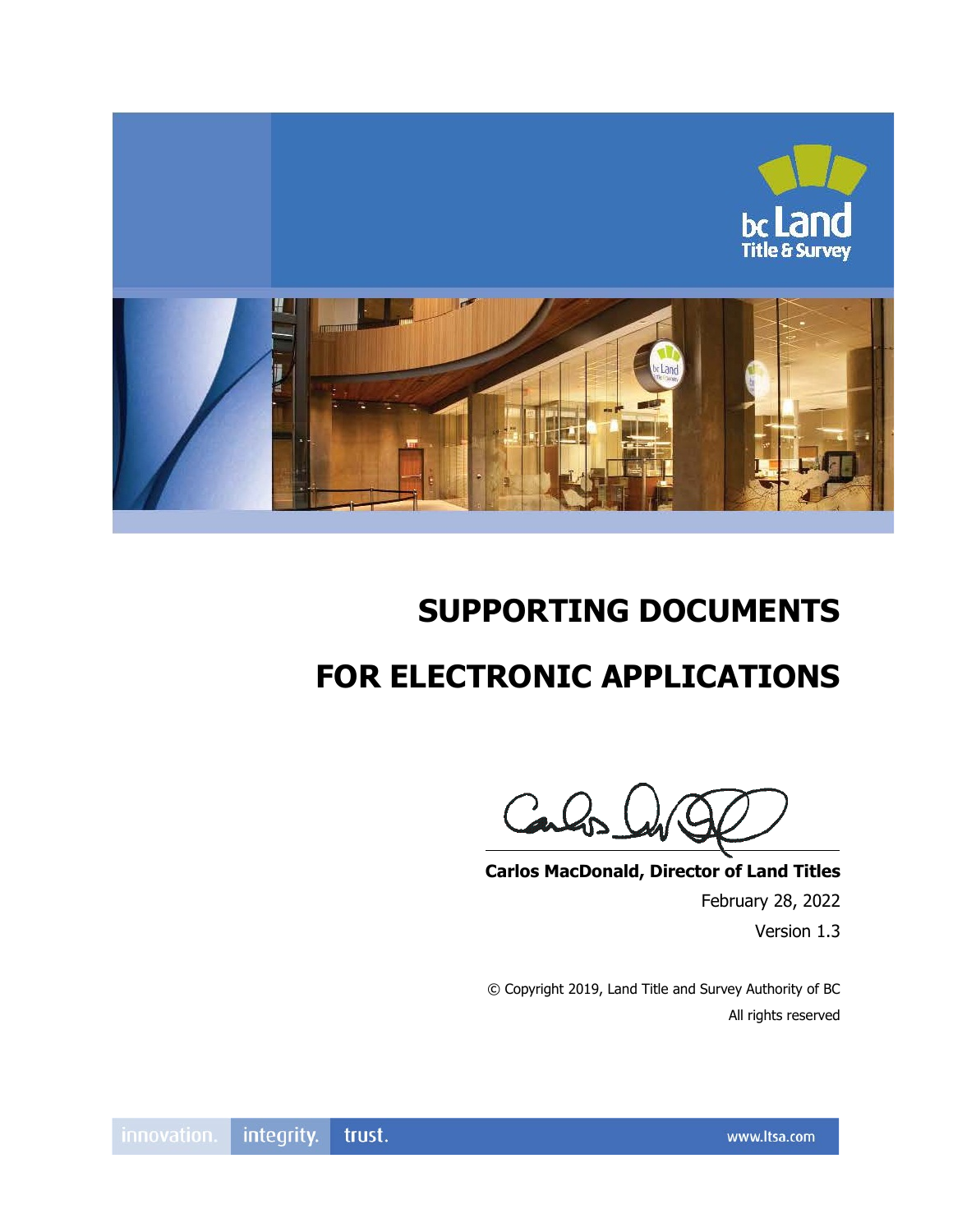# **Contents**

|  |  | 3.2 Supporting Documents submitted with a Strata Property Act Filing Form 4 |  |  |  |  |  |
|--|--|-----------------------------------------------------------------------------|--|--|--|--|--|
|  |  |                                                                             |  |  |  |  |  |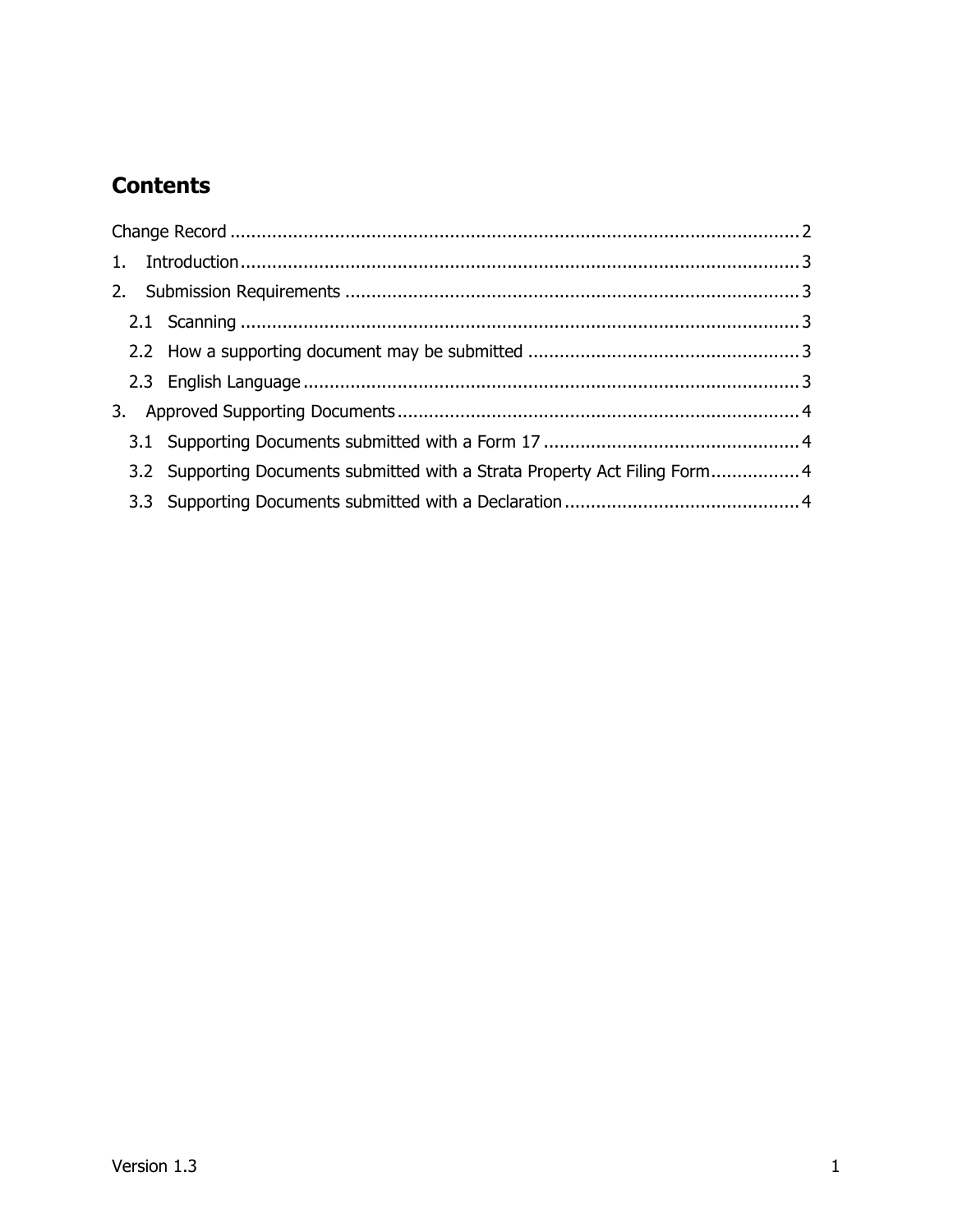<span id="page-2-0"></span>

| <b>Change Record</b> |                      |                    |                                                                                                                                                                                                                        |  |  |  |
|----------------------|----------------------|--------------------|------------------------------------------------------------------------------------------------------------------------------------------------------------------------------------------------------------------------|--|--|--|
| <b>Version</b>       | <b>Date</b>          | Page               | <b>Description</b>                                                                                                                                                                                                     |  |  |  |
| 1.0                  | August 16, 2016      |                    | Initial release. The information in this document was<br>previously published in the Director's Requirements<br>for Electronic Filing (DR 01-11) (which has been<br>renamed Electronic Filing of Land Title Documents. |  |  |  |
| 1.1                  | November 15,<br>2019 | Cover              | Changed the document title from 'Approved<br>Supporting Documents for Electronic Forms' to<br>'Supporting Documents for Electronic Applications'.                                                                      |  |  |  |
|                      |                      | 3                  | Added submission requirements that were previously<br>contained in DR 03-11 Electronic Land Title Forms<br>and Supporting Documents.                                                                                   |  |  |  |
|                      |                      | 3                  | Removed reference to DR 03-11 Electronic Land Title<br>Forms and Supporting Documents and replaced with<br><b>E-filing Directions</b>                                                                                  |  |  |  |
|                      | February 20,<br>2020 | 3                  | Updated link to the Form 17 Help Guide                                                                                                                                                                                 |  |  |  |
| 1.2                  | January 26,<br>2022  | Entire<br>document | <b>Updated links</b>                                                                                                                                                                                                   |  |  |  |
| 1.3                  | February 28,<br>2022 | Section 2          | Added English language requirement                                                                                                                                                                                     |  |  |  |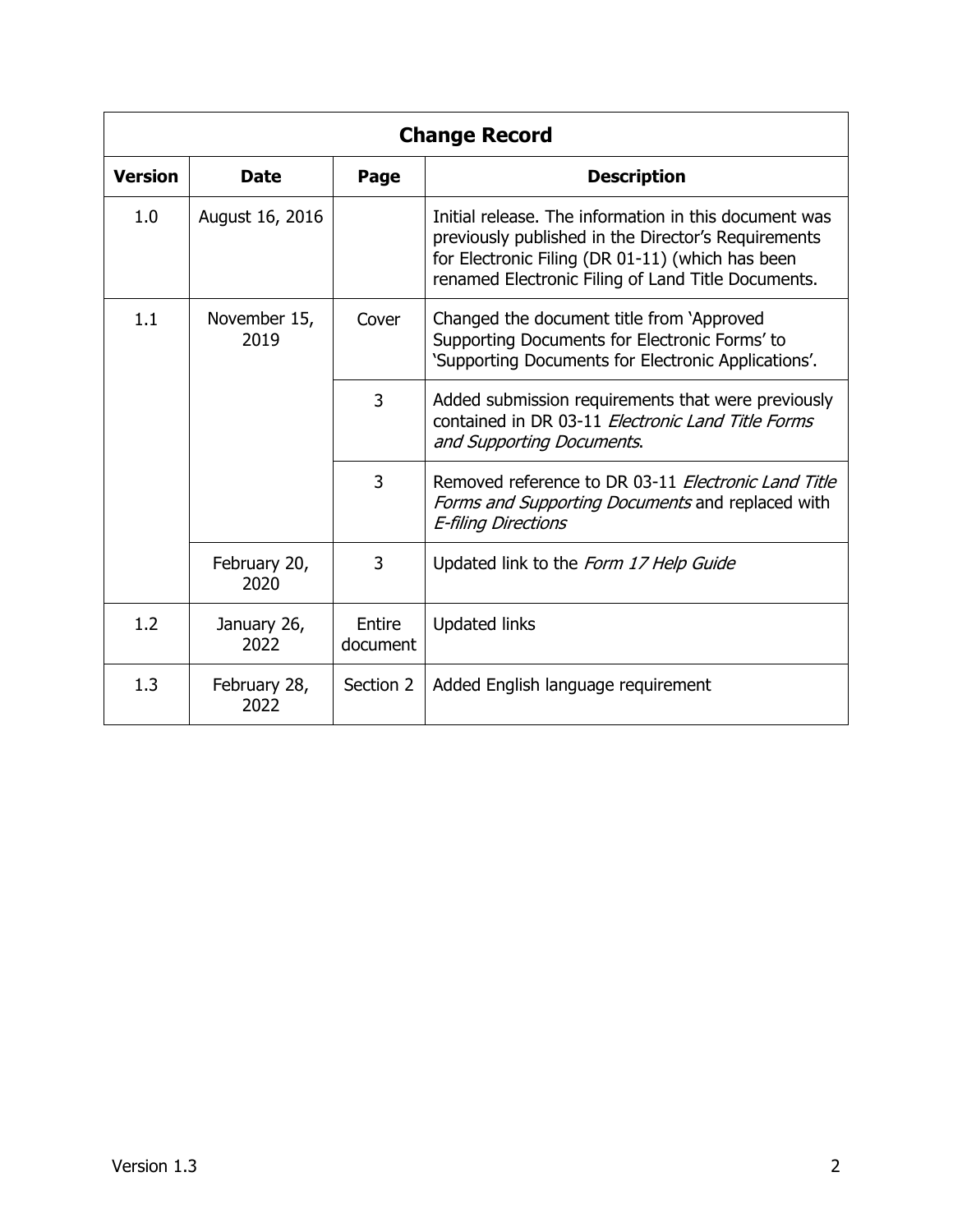## <span id="page-3-0"></span>**1. Introduction**

Under part 10.1 of the *Land Title Act* (Act), a 'Supporting Document' is

- any document required by the Act or by any other enactment to be submitted in conjunction with an application for registration, or
- in relation to an application to deposit a plan, any document required or allowed by the Act or by any other enactment to be submitted in conjunction with the application.

The Director of Land Titles has established requirements for electronic land title forms and supporting documents in *E-filing Directions* published at [https://www.ltsa.ca/sites/default/files/E-filing%20Directions.pdf.](https://www.ltsa.ca/sites/default/files/E-filing%20Directions.pdf) This includes the requirements for supporting documents that may be submitted electronically as published in this document.

### <span id="page-3-1"></span>**2. Submission Requirements**

#### <span id="page-3-2"></span>**2.1 Scanning**

2.1.1 Where a supporting document is submitted with an electronic application, it must be a scanned image of the document that has been prepared in compliance with the scanning requirements published at [http://help.ltsa.ca/myltsa-enterprise/scanning](http://help.ltsa.ca/myltsa-enterprise/scanning-requirements)[requirements.](http://help.ltsa.ca/myltsa-enterprise/scanning-requirements)

#### <span id="page-3-3"></span>**2.2 How a supporting document may be submitted**

- 2.2.1 Except as provided in paragraphs 2.2.2 and 2.2.3, the scanned image of a supporting document must be attached to one of the following forms:
	- (a) a Declaration
	- (b) a Form 17, or
	- (c) a Strata Property Act Filing form.
- 2.2.2 The following supporting documents may be either described in or attached as an image to a Declaration:
	- (a) an election and authorization to proceed under section  $216(2)(b)$  of the Land Title Act, and
	- (b) a statutory declaration.
- 2.2.3 A form F under the Strata Property Act must be described in a Declaration but must not be attached to the Declaration.

#### <span id="page-3-4"></span>**2.3 English Language**

2.3.1 If a supporting document is in a foreign language, it must be translated in the English language, e.g., birth or death certificate. The translator must be fluent in both English and the foreign language and must complete a statutory declaration confirming the translation is accurate and true.